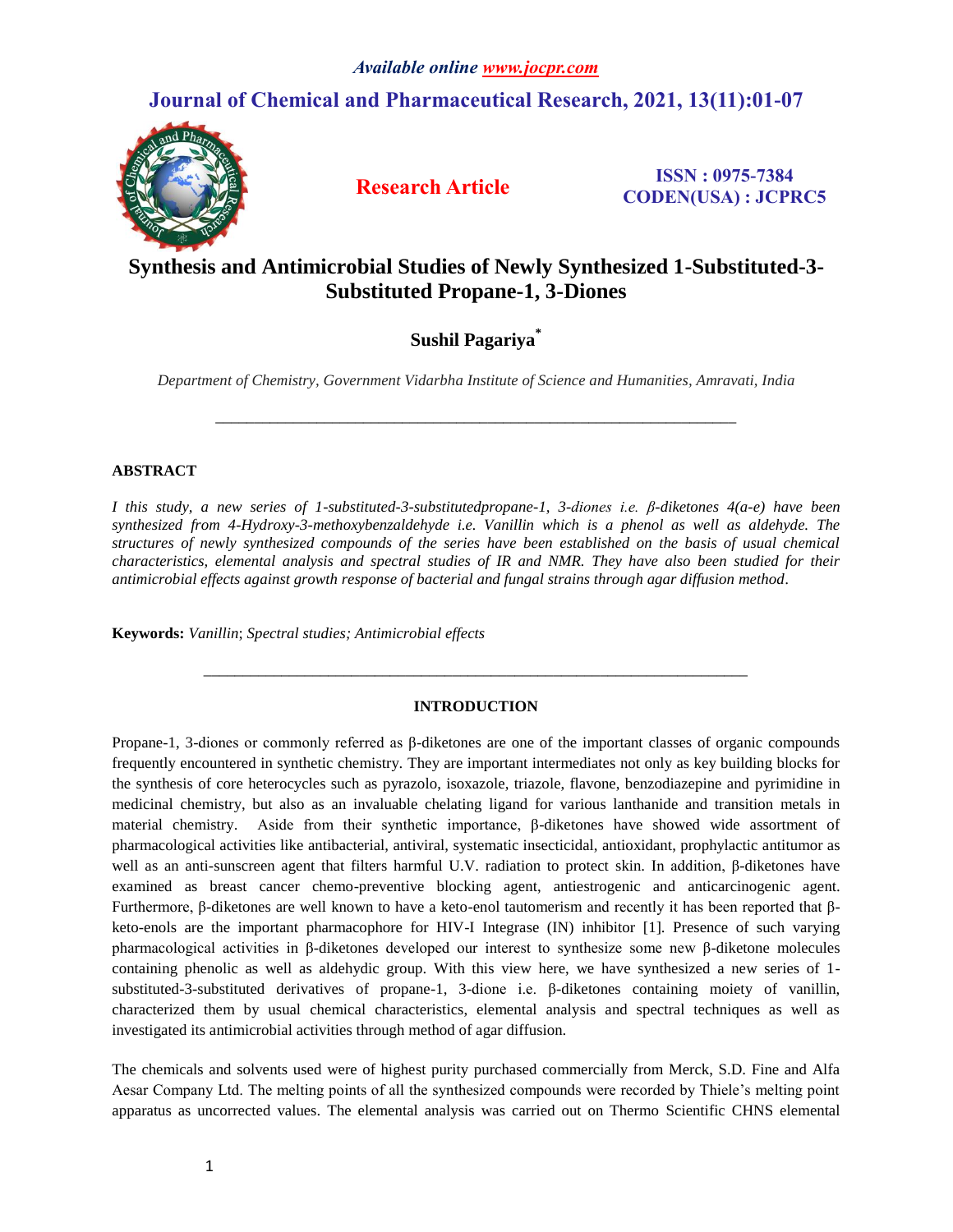analyser. IR spectra were recorded on a Shimadzu instrument using KBr pallet. 1H NMR spectra were scanned by Brucker at 400 MHz using DMSO-d6 as solvent and TMS as an internal reference. 13C NMR spectrum of one sample (4a) was recorded on same instrument at 100 MHz. Experimental procedure for synthesis of 1-substituted-3 substitutedpropane-1, 3-diones 4(a-e).

 $\mathcal{L}_\mathcal{L} = \mathcal{L}_\mathcal{L}$ 

## **Preparation of 4-Formyl-2-methoxyphenyl acetate**

Initially Vanillin (a) was refluxed along with acetic anhydride and sodium acetate for 1 hr. The reaction mixture was cooled and poured into cold water containing crushed ice. Two layers were formed out of which lower organic layer was separated by means of separating funnel, washed number of times by distilled water and then purified by distillation to get 4-Formyl-2-methoxyphenyl acetate. Mp. 78-80°C, Yield 86%.

## **Preparation of 5-Formyl-2-hydroxy-3-methoxyacetophenone**

4-Formyl-2-methoxyphenyl acetate (1) was heated with anhydrous AlCl3 (1:3) at 120°C for 1 hr in an oil bath (Fries rearrangement). The reaction mixture was cooled and decomposed by 10% ice cold HCl to form crude ketone. It was then purified by dissolving it in glacial acetic acid and pouring the solution drop wise in ice cold distilled water with continuous stirring to get 5-Formyl-2-hydroxy-3-methoxyacetophenone. M.p. 102-104 °C, Yield 78%.

## **Preparation of 2-(Substituted benzoyloxy)-5-formyl-3-methoxyacetophenones 3(a-e)**

5-Formyl-2-hydroxy-3-methoxyacetophenone (0.04 mol) and appropriate substituted benzoic acid (0.05 mol) were dissolved in pyridine and POCl3 was added drop by drop with continuous stirring below the temperature of 10°C. The reaction mixture was kept overnight at room temperature and then decomposed by 10% ice cold HCl. The solid product thus separated was filtered, washed with water followed by 10% NaHCO3 washing and again number of times with distilled water. It was then recrystalized from hot ethanol to get 2-(Substituted benzoyloxy)-5-formyl-3 methoxy-acetophenones 3(a-e) as.

- 2-(4'-Nitrobenzoyloxy)-5-formyl-3-methoxyacetophenone (3a), M.p.126-130°C, Yield 80%.
- 2-(4'-Methoxybenzoyloxy)-5-formyl-3-methoxyacetophenone (3b), M.p.116-120°C, Yield 71%.
- $2-(2'-Chlorobenzoyloxy)-5-formyl-3-methoxyacetophenone (3c), M.p.110-114°C, Yield 75%.$
- $2-(4'-Chlorobenzoyloxy)-5-formyl-3-methoxyacetophenone (3d), M.p.124-128°C, Yield 76%.$
- $\bullet$  2-(2', 4'-Dichlorobenzoyloxy)-5-formyl-3-methoxyacetophenone (3e), M.p.134-136 $\degree$ C, Yield 84%.

2-(Substituted benzoyloxy)-5-formyl-3-methoxyacetophenones 3(a-e) (0.05 mol) were dissolved in pyridine (40 mL). The solution was warmed up to 60°C and pulverized KOH was added slowly with continuous stirring. After 6- 8 hrs the reaction mixture was acidified by ice cold dil. HCl (1:1). The solid product thus separated was filtered, washed with 10% NaHCO3 and then number of times with distilled water. It was then recrystalized from ethanolacetic acid mixture to get corresponding β-diketones namely 1-(5'-Formyl-2'-hydroxy-3'-methoxyphenyl)-3- (substituted phenyl) propane-1, 3-diones 4(a-e). The complete experimental scheme for synthesis of above titled compounds is depicted in (Figure1).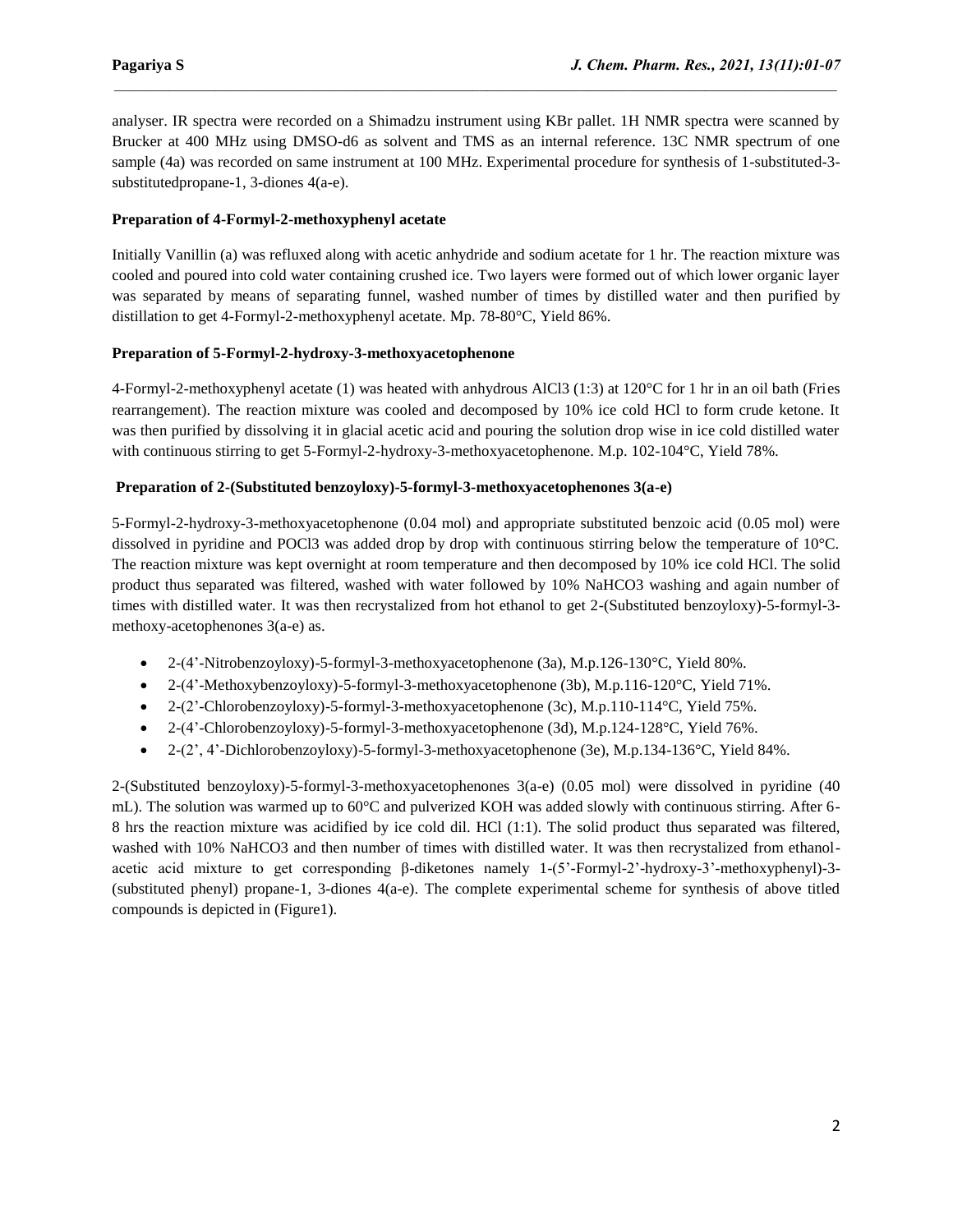

 $\mathcal{L}_\mathcal{L} = \mathcal{L}_\mathcal{L}$ 

**Figure 1: Experimental scheme for synthesis of 1-(5'-formyl-2'-hydroxy-3'-methoxyphenyl)-3- (substitutedphenyl) propane-1, 3-diones 4(a-e)**

#### **Antimicrobial Study**

In this section, all newly synthesized 1-(5'-Formyl-2'-hydroxy-3'-methoxyphenyl)-3-(substitutedphenyl)propane-1, 3-diones 4(a-e) were screened for their antimicrobial activities by Agar diffusion method [23-24] in order to investigate their effects against growth response of two strains of bacteria viz. E. coli (Gram -ve), and S. aureus (Gram +ve) and one strain of fungi viz. A. flavus at six different concentrations ranging from 25 μg/mL to 1000 μg/mL. DMSO was used to prepare the solutions of above concentrations. The Nutrient-agar and Czapek-Dox media were used respectively for antibacterial and antifungal analysis as well as reference drugs Ciprofloxacin and Amphotericin were utilized for the purpose of comparison [2].

#### **Antibacterial Analysis**

First of all, the stock cultures of bacteria were revived by inoculating in broth media and grown at the temperature 37ºC for 18 hrs. The agar plates of above media were prepared and wells were made in the plates. Each plate was inoculated with 18 hrs old cultures (100 μL, 104 CFU) and spread evenly on the plate. After 20 minutes, the wells were filled with different concentration of compounds and antibiotic. All the plates were incubated at temperature 37ºC for 24 hrs and diameter of inhibition zones were measured in mm [3].

#### **Antifungal Analysis**

First of all, the stock culture of fungus was revived by inoculating in broth media and grown at temperature 27ºC for 48 hrs. The agar plates of the above media were prepared and wells were made in the plates. Each plate was inoculated with 48 hrs old cultures (100 μL, 104 CFU) and spread evenly on the plate. After 20 minutes, the wells were filled with different concentrations of compounds and antibiotic. All the plates were incubated at temperature 27ºC for 96 hrs and diameter of inhibition zones were measured in mm.

#### **RESULTS AND DISCUSSION**

#### **Spectroscopic Data**

The IR, 1H NMR and 13C NMR spectral data showed expected signals or peaks which correspond to various groups present in each compound. Also, elemental analysis was found in full agreement with the proposed structures. The elemental analysis, IR, 1H NMR and 13C NMR spectral data of compounds 4(a-e) are shown below.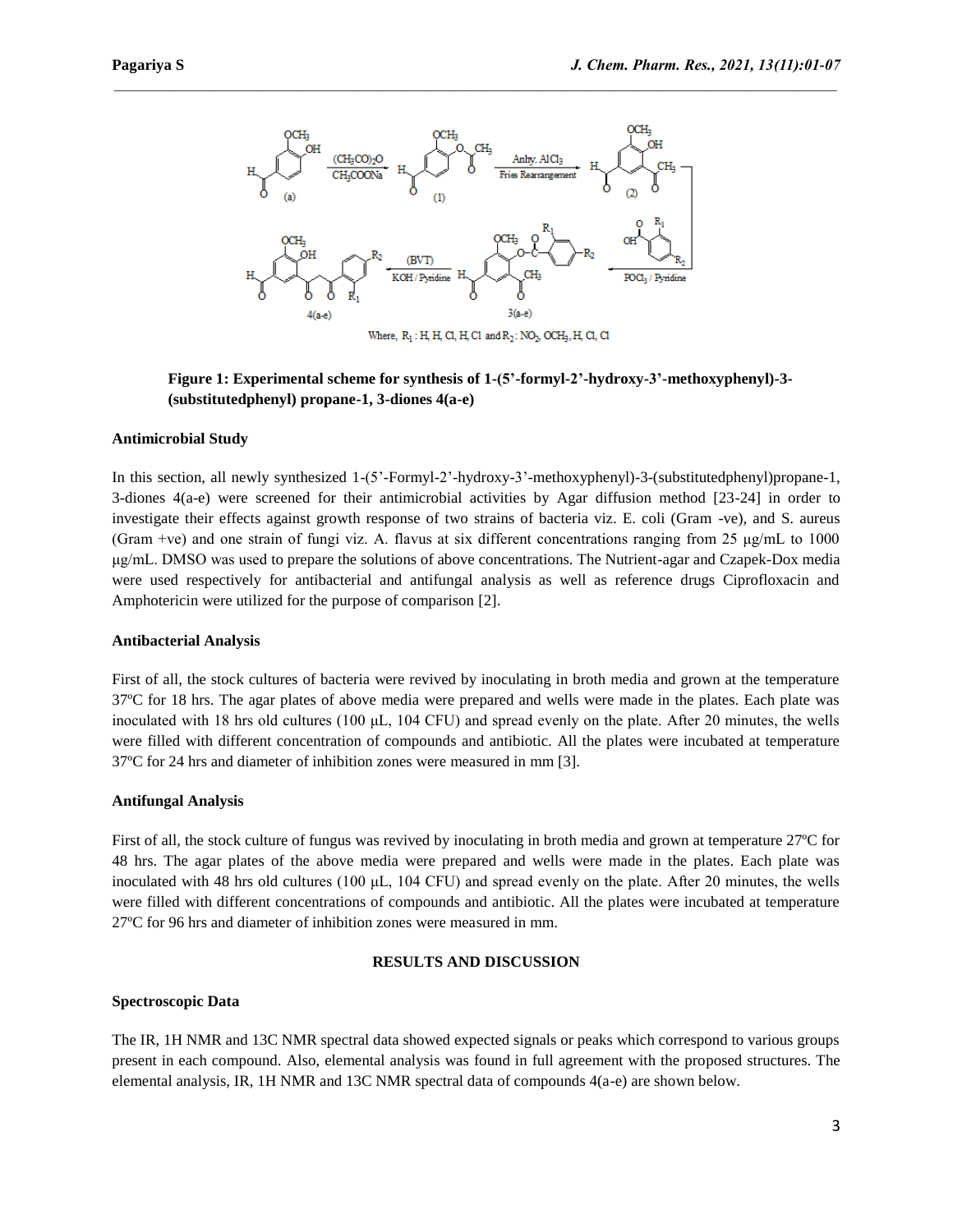## **1-(5'-Formyl-2'-hydroxy-3'-methoxyphenyl)-3-(4'-nitrophenyl) propane-1, 3-dione (4a)**

Brown solid; Yield 76%; M.p. 180-184oC; Elemental Anal. Calcd. for C17H13NO7: C, 59.48; H, 3.82; O, 32.62. Found: C, 59.41, H, 3.75, O, 32.56. IR (KBr) cm-1: 3120 (Phenolic OH stretch), 2980 (Aromatic C-H stretch), 2850 (Aliphatic C-H stretch), 1695 (C=O stretch), 1520 (Aromatic C=C stretch), 1285 (C-N stretch).1H NMR (400 MHz, DMSO-d6) δ (ppm): 2.51 (s, 3H, -OCH3), 3.43 (s, 2H, -CH2), 3.80 (s, 1H, -OH), 8.15-8.32 (m, 6H, Ar-H), 13.54 (s, 1H, -CHO). 13C NMR (100MHz, DMSO-d6) δ (ppm): 40 (-CH2), 190 (-CHO), 195 (C=O), 123-136 (Ar-C), 149- 165 (C=C).

 $\mathcal{L}_\mathcal{L} = \mathcal{L}_\mathcal{L}$ 

## **1-(5'-Formyl-2'-hydroxy-3'-methoxyphenyl)-3-(4'-methoxyphenyl) propane-1, 3-dione (4b)**

Dark brown solid; Yield 68%; M.p. 140-144oC; Elemental Anal. Calcd. for C18H16O6: C, 65.85; H, 4.91; O, 29.24. Found: C, 65.72; H, 4.87; O, 29.03. IR (KBr) cm-1: 3340 (Phenolic OH stretch), 2980 (Aromatic C-H stretch), 2910 (Aliphatic C-H stretch), 1615 (C=O stretch), 1515 (Aromatic C=C stretch), 1260 (C-O stretch).1H NMR (400MHz, DMSO-d6) δ (ppm): 2.51 (s, 3H, -OCH3), 3.81 (s, 2H, -CH2), 5.13 (s, 1H, -OH), 6.99-7.90 (m, 6H, Ar-H), 10.10 (s, 1H, -CHO).

## **1-(5'-Formyl-2'-hydroxy-3'-methoxyphenyl)-3-(2'-chlorophenyl) propane-1, 3-dione (4c)**

Dark brown solid; Yield 72%; M.p. 133-136oC; Elemental Anal. Calcd. for C17H13ClO5: C, 61.36; H, 3.94; O, 24.04. Found: C, 61.28; H, 3.87; O, 24.0. 1H NMR (400MHz, DMSO-d6) δ (ppm): 2.50 (s, 3H, -OCH3), 3.38 (s, 2H, -CH2), 4.10 (s, 1H, -OH), 6.77-7.65 (m, 6H, Ar-H), 9.88 (s, 1H, -CHO).

## **1-(5'-Formyl-2'-hydroxy-3'-methoxyphenyl)-3-(4'-chlorophenyl) propane-1, 3-dione (4d)**

Brown solid; Yield 77%; P.m. 145-148oC; Elemental Anal. Calcd. for C17H13ClO5: C, 61.36; H, 3.94; O, 24.04. Found: C, 61.30; H, 3.83; O, 24.0. IR (KBr) cm-1: 3340 (Phenolic OH stretch), 2970 (Aromatic C-H stretch), 2885 (Aliphatic C-H stretch), 1590 (C=O stretch), 1385 (C-O stretch), 875 (C-Cl stretch).1H NMR (400MHz, DMSO-d6) δ (ppm): 2.52 (s, 3H, -OCH3), 3.36 (s, 2H, -CH2), 4.30 (s, 1H, -OH), 7.23-7.74 (m, 6H, Ar-H), 10.9 (s, 1H, -CHO).

## **1-(5'-Formyl-2'-hydroxy-3'-methoxyphenyl)-3-(2',4'-dichlorophenyl) propane-1, 3-dione (4e)**

Yellow-brown solid; Yield 80%; M.p. 168-170oC; Elemental Anal. Calcd. for C17H12Cl2O5: C, 55.61; H, 3.29; O, 21.79. Found: C, 55.58; H, 3.21; O, 21.67. 1H NMR (400MHz, DMSO-d6) δ (ppm): 2.51 (s, 3H, -OCH3), 3.36 (s, 2H, -CH2), 4.15 (s, 1H, -OH), 7.48-7.83 (m, 6H, Ar-H), 13.54 (s, 1H, -CHO).

## **Antimicrobial Activity**

In the present work, total five 1-substituted-3-substituted derivatives of propane-1, 3-dione 4(a-e) were synthesized, purified by recrystallization and used individually to investigate their antimicrobial effects against pathogenic microorganisms *viz*. E. coli, S. aureus and A flavus. The resulting data on antimicrobial activity of newly synthesized compounds 4(a-e) and antibiotics against E. coli, S. aureus and A. flavus with zone of inhibition in mm are tabulated in (Table1 and 4) and their photographs are shown under respectively [4]. From the results on antimicrobial activities, it was observed that, out of all these compounds 4(a-e), compound (4b) and (4c) has not showed any inhibition zone against E. coli at all the concentrations tested, while the compounds (4a), (4d) and (4e) showed  $(3,5,8)$ ,  $(3,3,5)$  and  $(3,6,8)$  mm of inhibition zones at 250, 500 and 1000  $\mu$ g/mL concentrations respectively. The minimum inhibitory concentration at which these compounds (4a), (4d) and (4e) showed inhibition against the growth of E. coli was at 250 µg/mL but in case of compounds (4b) and (4c) for E. coli, MICs was not found [5]. In case of S. aureus, compound  $(4a)$  showed  $(3, 5, 10, 11)$  mm of zones at 100, 250, 500 and 1000  $\mu$ g/mL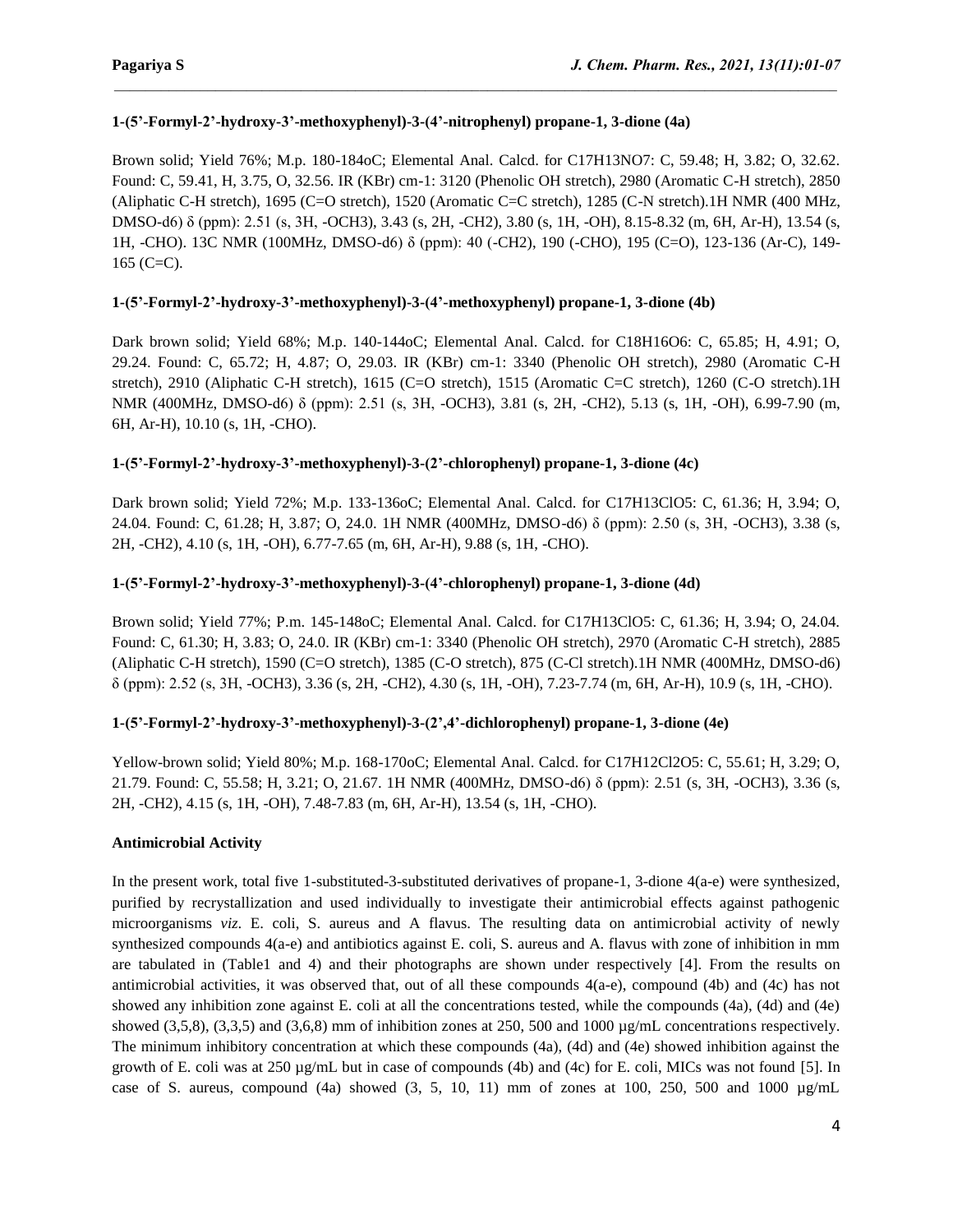concentrations respectively with a MICs at 100 µg/mL. Compound (4b) and (4d) showed 4 and 3 mm of inhibition zones at 1000 µg/mL concentrations only while compound (4e) showed (3, 5, 7) mm of zones at 250, 500 and 1000 µg/mL respectively with MICs at 250 µg. The compound (4c) not showed any inhibition zones for S. aureus at all the tested concentrations. The results on antifungal activity was shocked us because all these newly synthesized compounds 4(a-e) not gave any zones of inhibitions and showed negligible activity against fungi Aflavus.

 $\mathcal{L}_\mathcal{L} = \mathcal{L}_\mathcal{L}$ 

| Compound | $25 \mu g$ | $50 \mu g$ | $100 \mu g$ | $250 \mu g$ | $500 \mu g$ | 1000 µg | MIC µg |
|----------|------------|------------|-------------|-------------|-------------|---------|--------|
| 4a       | NI         | NI         | NI          |             |             | $\circ$ | 250    |
| 4b       | NI         | NI         | NI          | NI          | NI          | NI      | NF     |
| 4c       | NI         | NI         | NI          | NI          | NI          | NI      | NF     |
| 4d       | NI         | NI         | NI          |             |             |         | 250    |
| 4e       | NI         | NI         | NI          |             |             | 8       | 250    |

**Table 1: Antibacterial activity of synthesized compounds 4(a-e) against** *E. coli*

**Table 2: Antibacterial activity of synthesized compounds 4(a-e) against** *S. aureus*

| Compound | $25 \mu g$ | $50 \mu g$ | $100 \mu g$ | $250 \mu g$ | $500 \mu g$ | $1000 \mu g$ | MIC µg |
|----------|------------|------------|-------------|-------------|-------------|--------------|--------|
| 4a       | NI         | NI         |             |             | 10          |              | 100    |
| 4b       | NI         | NI         | NI          | NI          | NI          | 4            | 1000   |
| 4c       | NI         | NI         | NI          | NI          | NI          | NI           | NF     |
| 4d       | NI         | NI         | NI          | NI          | NI          |              | 1000   |
| 4e       | NI         | NI         | NI          | ⌒           |             |              | 250    |

## **Table 3: Antibacterial activity of std. Ciprofloxacin against human pathogens**

| Organism  | າເ<br>μg<br>ر∠ | 50<br>μg | 100<br>μg | 200<br>$\mu$ g | $400 \mu g$ | $800 \mu g$ | MIC µg |
|-----------|----------------|----------|-----------|----------------|-------------|-------------|--------|
| E. coli   | 10             | ററ<br>∠∪ | رے        | 26             | ററ<br>۷Ò    |             | ر_ر    |
| S. aureus | ⊥⊃             | 18       |           | n =<br>ر_      | ∸           | 34          | ر_ر    |

**Table 4: Antifungal activity of std. Amphotericin against fungi** *A. flavus*

| Organism     | μg<br>ر_ | 50<br>μg | 100<br>μg | 200<br>μg | 400<br>μg | $800 \mu g$ | <b>MIC</b><br>μg |
|--------------|----------|----------|-----------|-----------|-----------|-------------|------------------|
| flavus<br>А. |          | $N^r$    |           | 1 V 1     |           | ⊥∪          | 400              |



**Figure 2: Effects of synthesized compounds 4(a-e) and std. Ciprofloxacin on the growth response of** *E. coli*